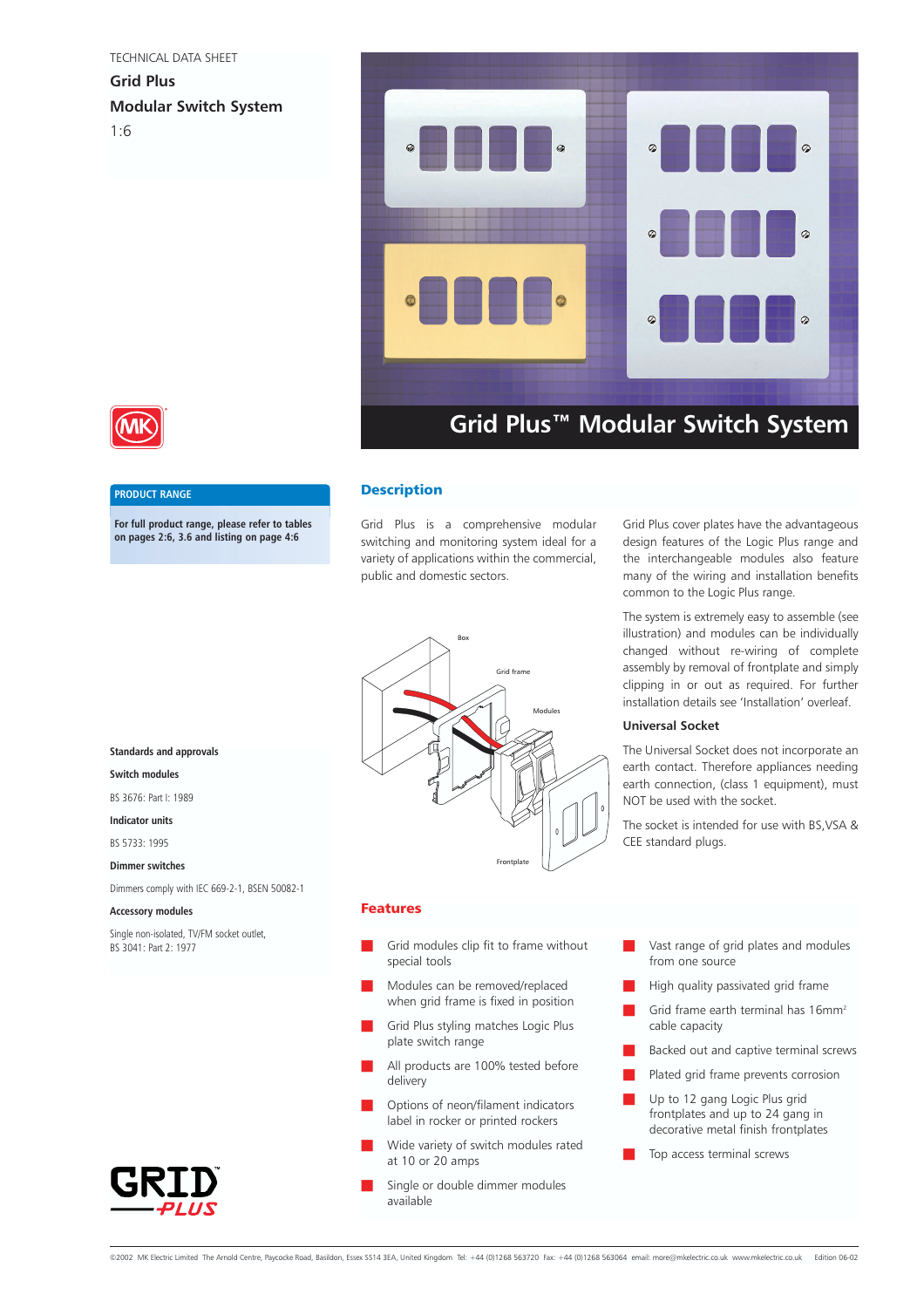**Grid Plus** 

**Modular Switching System**

2:6

| <b>SELECTION</b><br><b>CHART</b>                             | 1<br>$\blacksquare$                                         | $\mathbf{2}$<br>ш                                             | 3<br>.                                                               | 4<br><b>TITL</b>                                                     | 6<br>.<br><b>111</b>                                                 |
|--------------------------------------------------------------|-------------------------------------------------------------|---------------------------------------------------------------|----------------------------------------------------------------------|----------------------------------------------------------------------|----------------------------------------------------------------------|
|                                                              | <b>COVER PLATES</b>                                         |                                                               |                                                                      |                                                                      |                                                                      |
| <b>LOGIC PLUS</b>                                            | <b>K3631 WHI</b>                                            | <b>K3632 WHI</b>                                              | <b>K3633 WHI</b>                                                     | <b>K3634 WHI</b>                                                     | <b>K3636 WHI</b>                                                     |
| <b>METALCLAD PLUS</b>                                        | <b>K3491 ALM</b>                                            | <b>K3492 ALM</b>                                              | <b>K3493 ALM</b>                                                     | <b>K3494 ALM</b>                                                     | <b>K3496 ALM</b>                                                     |
| <b>ALBANY PLUS</b>                                           |                                                             |                                                               |                                                                      |                                                                      |                                                                      |
| <b>MCO</b> matt chrome                                       | <b>K3431 MCO</b>                                            | <b>K3432 MCO</b>                                              | <b>K3433 MCO</b>                                                     | <b>K3434 MCO</b>                                                     | <b>K3436 MCO</b>                                                     |
| <b>SAB satin brass</b>                                       | <b>K3431 SAB</b>                                            | <b>K3432 SAB</b>                                              | <b>K3433 SAB</b>                                                     | <b>K3434 SAB</b>                                                     | <b>K3436 SAB</b>                                                     |
| <b>CHROMA PLUS</b>                                           | <b>K3431 PCR</b>                                            | <b>K3432 PCR</b>                                              | <b>K3433 PCR</b>                                                     | <b>K3434 PCR</b>                                                     | <b>K3436 PCR</b>                                                     |
| <b>GROSVENOR PLUS</b>                                        | <b>K4331 POB</b>                                            | <b>K4332 POB</b>                                              | <b>K4333 POB*</b><br>*will not take K4500 WHI                        | <b>K4334 POB</b>                                                     | <b>K4346 POB</b>                                                     |
| <b>SAVOY PLUS</b>                                            | <b>K5331 PBS</b>                                            | <b>K5332 PBS</b>                                              | <b>K5333 PBS</b>                                                     | <b>K5334 PBS</b>                                                     | <b>K5346 PBS</b>                                                     |
| <b>EDGE</b><br><b>INSIGNIA</b> (non UK)                      | K14331<br>See colour key page 3:6                           | K14332<br>See colour key page 3:6                             | K14333<br>See colour key page 3:6                                    | K14334<br>See colour key page 3:6                                    | K14346<br>See colour key page 3:6                                    |
|                                                              | <b>BOXES</b>                                                |                                                               |                                                                      |                                                                      |                                                                      |
| <b>LOGIC PLUS</b><br>flush                                   | <b>891 ALM</b><br>2 x 20mm knockouts<br>Dim: 73 x 73 x 40mm | <b>891 ALM</b><br>2 x 20mm knockouts<br>Dim: 73 x 73 x 40mm   | <b>892 ALM</b><br>4 x 20, 4 x 25mm knockouts<br>Dim: 73 x 133 x 40mm | <b>892 ALM</b><br>4 x 20, 4 x 25mm knockouts<br>Dim: 73 x 133 x 40mm | <b>893 ALM</b><br>4 x 20, 4 x 25mm knockouts<br>Dim: 73 x 133 x 40mm |
|                                                              | <b>821 ALM</b><br>without knockouts<br>Dim: 73 x 73 x 40mm  | <b>821 ALM</b><br>without knockouts<br>Dim: 73 x 73 x 40mm    | <b>822 ALM</b><br>without knockouts<br>Dim: 73 x 133 x 40mm          | <b>822 ALM</b><br>without knockouts<br>Dim: 73 x 133 x 40mm          | <b>823 ALM</b><br>without knockouts<br>Dim: 73 x 133 x 40mm          |
| <b>LOGIC PLUS</b><br>surface metal                           | <b>K2213 ALM</b><br>5 x 20mm<br>knockouts                   | <b>K2213 ALM</b><br>5x20mm<br>knockouts                       | <b>K2214 ALM</b><br>7 x 20mm<br>knockouts                            | <b>K2214 ALM</b><br>7 x 20mm<br>knockouts                            |                                                                      |
|                                                              | <b>K2211 ALM</b><br>without<br>knockouts                    | <b>K2211 ALM</b><br>without<br>knockouts                      | <b>K2212 ALM</b><br>without<br>knockouts                             | <b>K2212 ALM</b><br>without<br>knockouts                             |                                                                      |
| <b>LOGIC PLUS</b><br>surface moulded                         | <b>K2140 WHI</b><br>with<br>knockouts                       | <b>K2140 WHI</b><br>with<br>knockouts                         | <b>K2142 WHI</b><br>with<br>knockouts                                | <b>K2142 WHI</b><br>with<br>knockouts                                |                                                                      |
| <b>LOGIC PLUS</b><br>surface pvc                             | <b>K2181 WHI</b><br>with<br>knockouts                       | <b>K2181 WHI</b><br>with<br>knockouts                         | <b>K2183 WHI</b><br>with<br>knockouts                                | <b>K2183 WHI</b><br>with<br>knockouts                                |                                                                      |
| <b>METALCLAD PLUS</b><br><b>&amp; ALBANY PLUS</b><br>surface | <b>K8891 ALM</b><br>5 x 20mm<br>knockouts                   | <b>K8891 ALM</b><br>$5 \times 20$ mm<br>knockouts             | <b>K8892 ALM</b><br>7 x 20mm<br>knockouts                            | <b>K8892 ALM</b><br>7 x 20mm<br>knockouts                            | <b>K8893 ALM</b><br>4 x 20mm, 4 x 25mm<br>knockouts                  |
|                                                              | <b>K8821 ALM</b><br>without<br>knockouts                    | <b>K8821 ALM</b><br>without<br>knockouts                      | <b>K8822 ALM</b><br>without<br>knockouts                             | <b>K8822 ALM</b><br>without<br>knockouts                             | <b>K8823 ALM</b><br>without<br>knockouts                             |
|                                                              | <b>K8901 ALM</b><br>deep box<br>5 x 20mm<br>knockouts       | <b>K8901 ALM</b><br>deep box<br>$5 \times 20$ mm<br>knockouts | <b>K8902 ALM</b><br>deep box<br>4 x 20mm, 4 x 25mm<br>knockouts      | <b>K8902 ALM</b><br>deep box<br>4 x 20mm, 4 x 25mm<br>knockouts      |                                                                      |
| <b>ALBANY PLUS</b><br><b>CHROMA PLUS</b><br>& EDGE           | <b>891 ALM</b><br>2 x 20mm knockouts<br>Dim: 73 x 73 x 40mm | <b>891 ALM</b><br>2 x 20mm knockouts<br>Dim: 73 x 73 x 40mm   | <b>892 ALM</b><br>4 x 20, 4 x 25mm knockouts<br>Dim: 73 x 133 x 40mm | <b>892 ALM</b><br>4 x 20, 4 x 25mm knockouts<br>Dim: 73 x 133 x 40mm | <b>893 ALM</b><br>4 x 20, 4 x 25mm knockouts<br>Dim: 73 x 133 x 40mm |
| flush                                                        | <b>821 ALM</b><br>without knockouts<br>Dim: 73 x 73 x 40mm  | <b>821 ALM</b><br>without knockouts<br>Dim: 73 x 73 x 40mm    | <b>822 ALM</b><br>without knockouts<br>Dim: 73 x 133 x 40mm          | <b>822 ALM</b><br>without knockouts<br>Dim: 73 x 133 x 40mm          | <b>823 ALM</b><br>without knockouts<br>Dim: 73 x 133 x 40mm          |
| <b>GROSVENOR PLUS</b><br><b>&amp; SAVOY PLUS</b><br>flush    | <b>891 ALM</b><br>2 x 20mm knockouts<br>Dim: 73 x 73 x 40mm | <b>891 ALM</b><br>2 x 20mm knockouts<br>Dim: 73 x 73 x 40mm   | <b>892 ALM</b><br>4 x 20, 4 x 25mm knockouts<br>Dim: 73 x 133 x 40mm | <b>892 ALM</b><br>4 x 20, 4 x 25mm knockouts<br>Dim: 73 x 133 x 40mm | <b>893 ALM</b><br>4 x 20, 4 x 25mm knockouts<br>Dim: 73 x 133 x 40mm |
|                                                              | <b>821 ALM</b><br>without knockouts<br>Dim: 73 x 73 x 40mm  | <b>821 ALM</b><br>without knockouts<br>Dim: 73 x 73 x 40mm    | <b>822 ALM</b><br>without knockouts<br>Dim: 73 x 133 x 40mm          | <b>822 ALM</b><br>without knockouts<br>Dim: 73 x 133 x 40mm          | <b>823 ALM</b><br>without knockouts<br>Dim: 73 x 133 x 40mm          |
|                                                              | <b>GRIDS</b>                                                |                                                               |                                                                      |                                                                      |                                                                      |
| Edge/Insignia cover plates<br>include an integral grid       | K3701<br>О                                                  | K3702<br>0                                                    | K3703                                                                | K3704                                                                | K3703 X 2                                                            |

©2002 MK Electric Limited The Arnold Centre, Paycocke Road, Basildon, Essex SS14 3EA, United Kingdom Tel: +44 (0)1268 563720 Fax: +44 (0)1268 563064 email: more@mkelectric.co.uk www.mkelectric.co.uk Edition 06-02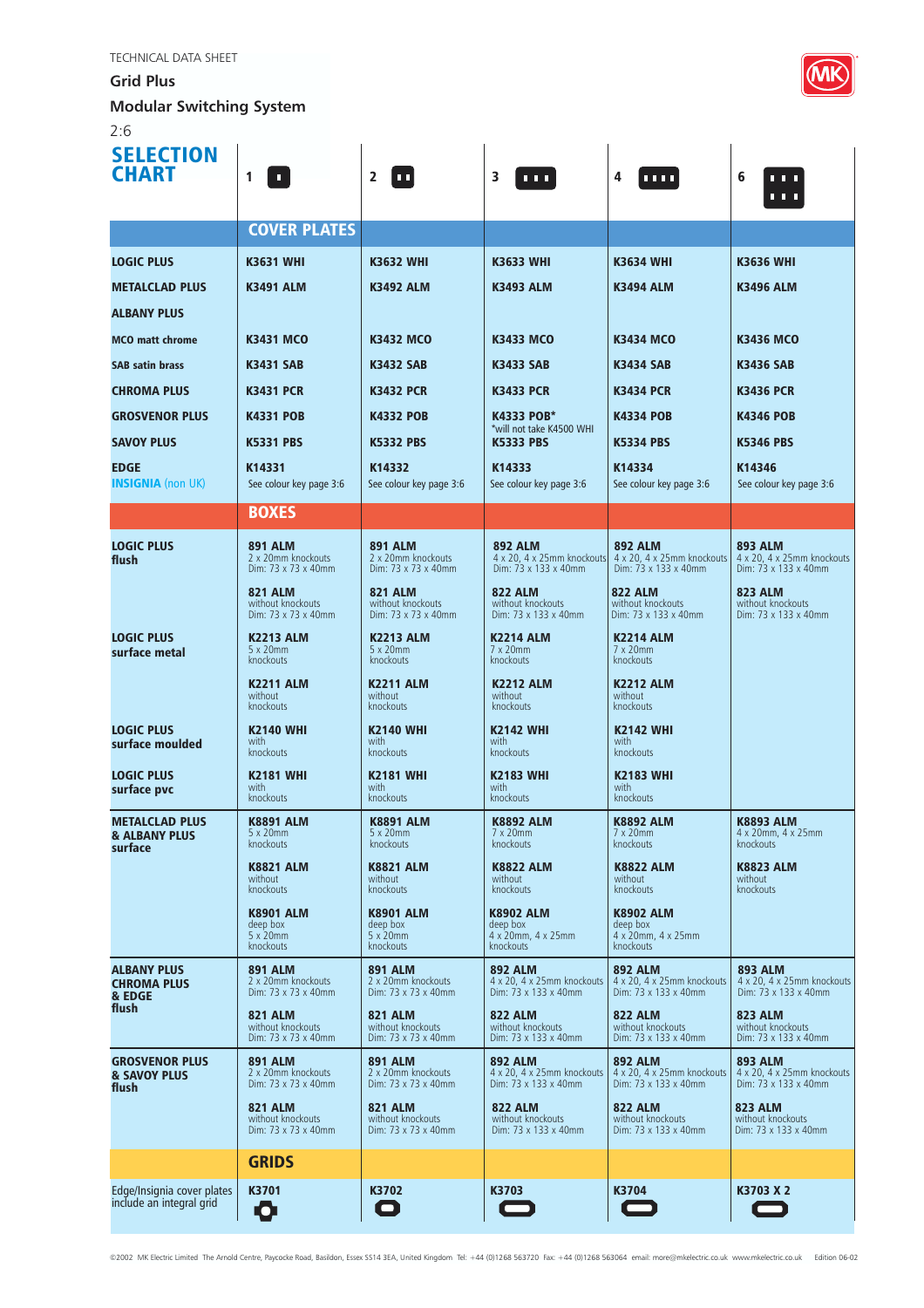**Grid Plus** 

**Modular Switching System**



| <b>SELECTION</b><br><b>CHART</b>                                                          | ш<br>8<br><b>TELE</b>                                                                                                               | 1 I I<br>9<br>.<br>.                                                  | <b>THE</b><br>12<br><b>1111</b><br>ш                                                                                                  | ,,,,,,<br>18<br>,,,,,,<br>,,,,,,                                                                                                                                                                                                                                                         | ,,,,,,<br>umu<br>24<br>,,,,,,<br>,,,,,,             |  |
|-------------------------------------------------------------------------------------------|-------------------------------------------------------------------------------------------------------------------------------------|-----------------------------------------------------------------------|---------------------------------------------------------------------------------------------------------------------------------------|------------------------------------------------------------------------------------------------------------------------------------------------------------------------------------------------------------------------------------------------------------------------------------------|-----------------------------------------------------|--|
|                                                                                           |                                                                                                                                     |                                                                       |                                                                                                                                       |                                                                                                                                                                                                                                                                                          |                                                     |  |
| <b>LOGIC PLUS</b>                                                                         | <b>K3638 WHI</b>                                                                                                                    |                                                                       | <b>K3639 WHI</b>                                                                                                                      |                                                                                                                                                                                                                                                                                          |                                                     |  |
| <b>METALCLAD PLUS</b>                                                                     | <b>K3498 ALM</b>                                                                                                                    | <b>K3499 ALM</b>                                                      | <b>K3502 ALM</b>                                                                                                                      | <b>K3508 ALM</b>                                                                                                                                                                                                                                                                         | <b>K3514 ALM</b>                                    |  |
| <b>ALBANY PLUS</b>                                                                        |                                                                                                                                     |                                                                       |                                                                                                                                       |                                                                                                                                                                                                                                                                                          |                                                     |  |
| <b>MCO</b> matt chrome                                                                    | <b>K3438 MCO</b>                                                                                                                    | <b>K3439 MCO</b>                                                      | <b>K3442 MCO</b>                                                                                                                      | <b>K3448 MCO</b>                                                                                                                                                                                                                                                                         | <b>K3454 MCO</b>                                    |  |
| <b>SAB satin brass</b>                                                                    | <b>K3438 SAB</b>                                                                                                                    | <b>K3439 SAB</b>                                                      | <b>K3442 SAB</b>                                                                                                                      | <b>K3448 SAB</b>                                                                                                                                                                                                                                                                         | <b>K3454 SAB</b>                                    |  |
| <b>CHROMA PLUS</b>                                                                        | <b>K3438 PCR</b>                                                                                                                    | <b>K3439 PCR</b>                                                      | <b>K3442 PCR</b>                                                                                                                      | <b>K3448 PCR</b>                                                                                                                                                                                                                                                                         | <b>K3454 PCR</b>                                    |  |
| <b>GROSVENOR PLUS</b>                                                                     | <b>K4348 POB</b>                                                                                                                    |                                                                       | <b>K4352 POB</b>                                                                                                                      |                                                                                                                                                                                                                                                                                          |                                                     |  |
| <b>SAVOY PLUS</b>                                                                         | <b>K5348 PBS</b>                                                                                                                    |                                                                       | <b>K5352 PBS</b>                                                                                                                      |                                                                                                                                                                                                                                                                                          |                                                     |  |
| <b>EDGE</b><br><b>INSIGNIA</b> (non UK)                                                   | K14348<br>See colour key                                                                                                            | K14349<br>See colour key                                              | K14352<br>See colour key                                                                                                              | K14358<br>See colour key                                                                                                                                                                                                                                                                 | K14354<br>See colour key                            |  |
|                                                                                           |                                                                                                                                     |                                                                       |                                                                                                                                       |                                                                                                                                                                                                                                                                                          |                                                     |  |
| <b>LOGIC PLUS</b><br>flush                                                                | <b>893 ALM</b><br>4 x 20, 4 x 25mm knockouts<br>Dim: 73 x 133 x 40mm<br><b>823 ALM</b><br>without knockouts<br>Dim: 73 x 133 x 40mm |                                                                       | <b>895 ALM</b><br>5 x 20, 5 x 25mm knockouts<br>Dim: 194 x 133 x 40mm<br><b>825 ALM</b><br>without knockouts<br>Dim: 194 x 133 x 40mm | <b>COLOUR KEY</b><br>All Edge frontplates (Insignia range in non UK markets)<br>are supplied with grid module mounting frame. Add the<br>appropriate colour suffix to the list no. eq K14331 BSS.<br><b>Brushed Stainless Steel</b><br><b>BSS</b><br><b>Polished Brass</b><br><b>PBR</b> |                                                     |  |
| <b>LOGIC PLUS</b>                                                                         |                                                                                                                                     |                                                                       |                                                                                                                                       | <b>SAA</b> Silver Anodised Aluminium<br><b>POC</b> Polished Chrome                                                                                                                                                                                                                       |                                                     |  |
| surface metal<br><b>LOGIC PLUS</b><br>surface moulded<br><b>LOGIC PLUS</b><br>surface pvc |                                                                                                                                     |                                                                       |                                                                                                                                       | White<br><b>WHI</b><br><b>Black Anodised Aluminium</b><br>BLA<br>PBZ<br><b>Polished Bronze</b><br>ABR<br>Antique Bronze<br><b>Brushed Brass</b><br><b>BBR</b><br><b>Gold Plate</b><br><b>GLD</b>                                                                                         |                                                     |  |
| <b>METALCLAD PLUS</b><br><b>&amp; ALBANY PLUS</b><br>surface                              | <b>K8893 ALM</b><br>$4 \times 20$ mm, $4 \times 25$ mm<br>knockouts                                                                 | <b>K8895 ALM</b><br>5 x 20mm, 5 x 25mm<br>knockouts                   | <b>K8895 ALM</b><br>5 x 20mm, 5 x 25mm<br>knockouts                                                                                   | <b>K8898 ALM</b><br>$5 \times 20$ mm, $5 \times 25$ mm<br>knockouts                                                                                                                                                                                                                      | <b>K8900 ALM</b><br>6 x 20mm, 6 x 25mm<br>knockouts |  |
|                                                                                           | <b>K8823 ALM</b><br>without<br>knockouts                                                                                            | <b>K8825 ALM</b><br>without<br>knockouts                              | <b>K8825 ALM</b><br>without<br>knockouts                                                                                              | <b>K8826 ALM</b><br>without<br>knockouts                                                                                                                                                                                                                                                 | <b>K8827 ALM</b><br>without<br>knockouts            |  |
| <b>ALBANY PLUS</b><br><b>CHROMA PLUS</b><br>& EDGE                                        | <b>893 ALM</b><br>4 x 20, 4 x 25mm knockouts<br>Dim: 73 x 133 x 40mm                                                                | <b>895 ALM</b><br>5 x 20, 5 x 25mm knockouts<br>Dim: 194 x 133 x 40mm | <b>895 ALM</b><br>5 x 20, 5 x 25mm knockouts<br>Dim: 194 x 133 x 40mm                                                                 | <b>898 ALM</b><br>$6 \times 32$ mm<br>knockouts                                                                                                                                                                                                                                          | <b>900 ALM</b><br>$6 \times 32$ mm<br>knockouts     |  |
| flush                                                                                     | <b>823 ALM</b><br>without knockouts<br>Dim: 73 x 133 x 40mm                                                                         | <b>825 ALM</b><br>without knockouts<br>Dim: 194 x 133 x 40mm          | <b>825 ALM</b><br>without knockouts<br>Dim: 194 x 133 x 40mm                                                                          |                                                                                                                                                                                                                                                                                          |                                                     |  |
| <b>GROSVENOR PLUS</b><br><b>&amp; SAVOY PLUS</b><br>flush                                 | <b>893 ALM</b><br>4 x 20, 4 x 25mm knockouts<br>Dim: 73 x 133 x 40mm                                                                | <b>895 ALM</b><br>5 x 20, 5 x 25mm knockouts<br>Dim: 194 x 133 x 40mm | <b>895 ALM</b><br>5 x 20, 5 x 25mm knockouts<br>Dim: 194 x 133 x 40mm                                                                 | <b>898 ALM</b><br>$6 \times 32$ mm<br>knockouts                                                                                                                                                                                                                                          | <b>900 ALM</b><br>$6 \times 32$ mm<br>knockouts     |  |
|                                                                                           | <b>823 ALM</b><br>without knockouts<br>Dim: 73 x 133 x 40mm                                                                         | <b>825 ALM</b><br>without knockouts<br>Dim: 194 x 133 x 40mm          | <b>825 ALM</b><br>without knockouts<br>Dim: 194 x 133 x 40mm                                                                          |                                                                                                                                                                                                                                                                                          |                                                     |  |
|                                                                                           |                                                                                                                                     |                                                                       |                                                                                                                                       |                                                                                                                                                                                                                                                                                          |                                                     |  |
| Edge/Insignia cover plates<br>include an integral grid                                    | K3704 X 2                                                                                                                           | K3703 X 3                                                             | K3704 X 3                                                                                                                             | K3706 X 3                                                                                                                                                                                                                                                                                | K3706 X 4                                           |  |

©2002 MK Electric Limited The Arnold Centre, Paycocke Road, Basildon, Essex SS14 3EA, United Kingdom Tel: +44 (0)1268 563720 Fax: +44 (0)1268 563064 email: more@mkelectric.co.uk www.mkelectric.co.uk Edition 06-02

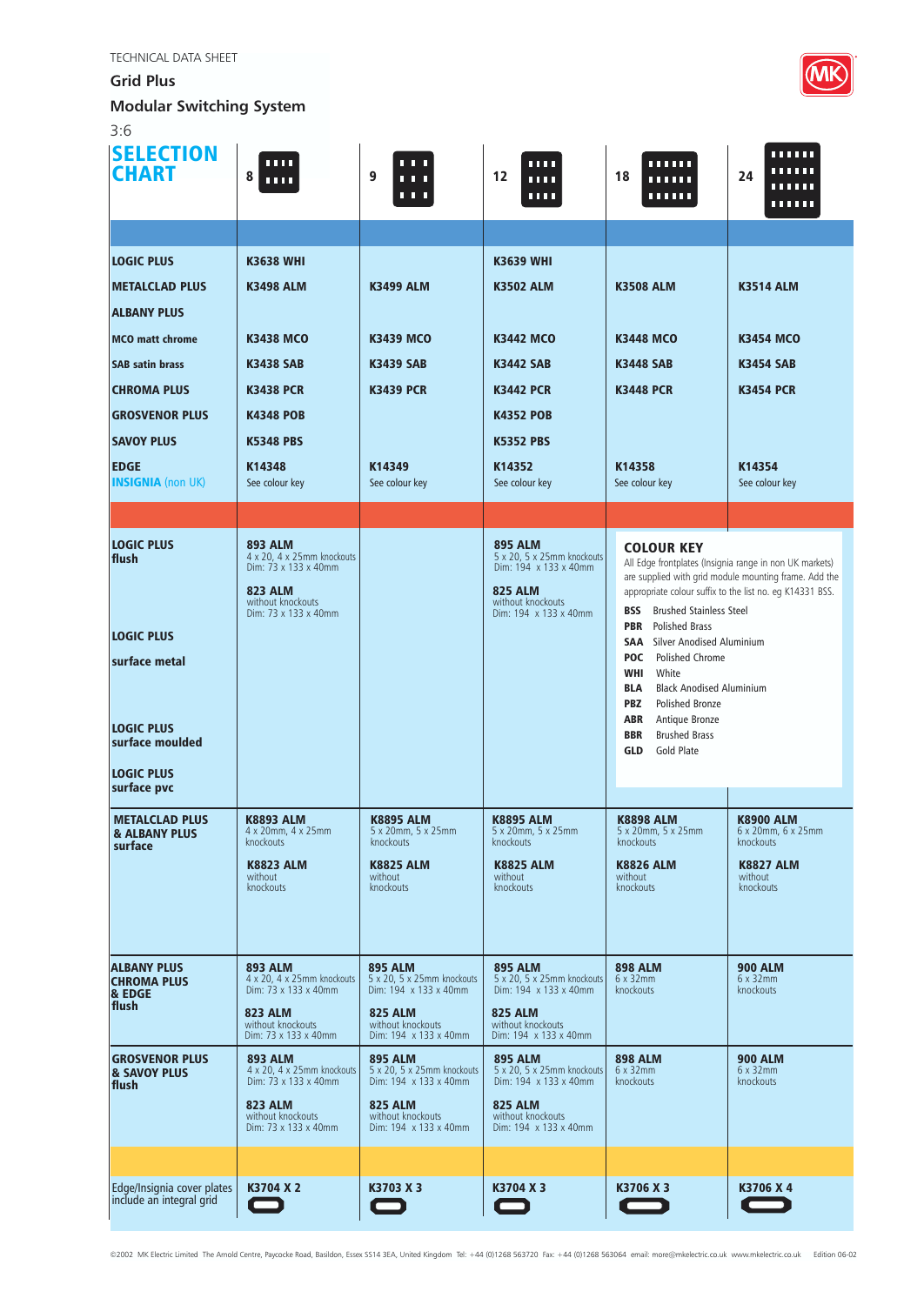

| <b>PRODUCT RANGE</b>                            |                   |                        |                                 |                   |                                                        |                                                        |
|-------------------------------------------------|-------------------|------------------------|---------------------------------|-------------------|--------------------------------------------------------|--------------------------------------------------------|
| 10A switch modules                              |                   |                        | 20A DP 1 way red push to break  | K4915 RED         | 1 module blank insert                                  | <b>K4880 WHI</b>                                       |
| 10A SP 1 Way                                    | K4881 WHI         |                        | 20A DP 1 way secret key         | K4917 WHI         | 240V buzzer unit                                       | K4000 WHI                                              |
| 10A SP 2 Way                                    | K4882 WHI         |                        | 20A DP 1 way switch/neon        | <b>K4896 NWHI</b> | 24V buzzer unit                                        | K4001 WHI                                              |
| 10A retractive                                  | K4900 WHI         |                        | 20A SP 1 way switch with window | <b>K4891 WWHI</b> | 16A 2 pin universal socket                             | K4901 WHI                                              |
| 10A DP 1 way                                    | K4981 WHI         |                        | 20A SP 2 way switch with window | <b>K4892 WWHI</b> | <b>Architrave frontplates</b>                          |                                                        |
| 10A SP 2 way $+$ "press"                        | <b>K4885P WHI</b> |                        | 20A DP 1 way switch with window | K4893 WWHI        | <b>ALBANY PLUS</b>                                     |                                                        |
| 10A SP 2 way push                               | K4885 WHI         | <b>Indicator units</b> |                                 |                   | MCO matt chrome                                        | K3401 MCO                                              |
| 10A SP 2 way red push                           | K4885 RED         | 240V red neon          |                                 | K4889 RED         | SAB satin brass                                        | K3401 SAB                                              |
| 10A SP 2 way push $+$ "bell"                    | <b>K4885B WHI</b> |                        | 240V amber neon                 | K4889 AMB         | <b>CHROMA PLUS</b>                                     | K3401 PCR                                              |
| 20A switch modules                              |                   | 240V red neon          |                                 | K4889 RED         | <b>EDGE</b>                                            | K14401                                                 |
| 20A SP 1 way                                    | K4891 WHI         |                        | 240V green neon                 | <b>K4889 GRN</b>  | <b>INSIGMIA</b> (non UK)                               | See colour<br>key page 3:6                             |
| 20A SP 2 way                                    | K4892 WHI         | 24V red filament       |                                 | K4836 RED         | <b>Architrave boxes</b>                                |                                                        |
| 20A intermediate                                | K4893 WHI         |                        | 24V amber filament              | K4836 AMB         | ALBANY PLUS, CHROMA PLUS                               | 3895 ZIC<br>3 x 20mm knockouts                         |
| 20A SP way & off                                | K4899 WHI         |                        | 24V green filament              | K4836 GRN         | & EDGE                                                 | (for flush mounting only)                              |
| 20A SP 2 way secret key biased switch K4918 WHI |                   | Dimmer switch          |                                 |                   | flush                                                  | 3891 ZIC 3892 ZIC<br>1 gang 2 gang<br>Architrave boxes |
| 20A intermediate secret key                     | K4894 WHI         |                        | 1 gang 220W/180VA               | K4501 WHILV       |                                                        |                                                        |
| 20A SP 2 way secret key                         | K4898 WHI         |                        | 1 gang 400W/320VA               | K4500 WHILV       | Architrave grid                                        | K3708                                                  |
| 20A DP 1 way                                    | K4896 WHI         |                        | <b>Accessory modules</b>        |                   | Edge/Insignia cover plates<br>include an integral grid |                                                        |
| 20A DP 1 way push to make                       | K4910 WHI         |                        | Co-ax socket TV/FM 1 module     | K4520 WHI         |                                                        |                                                        |
| 20A DP 1 way push to make                       | K4910 RED         |                        | Cord outlet 10mm diameter       | K4886 WHI         |                                                        |                                                        |
| 20A DP 1 way push to break                      | K4915 WHI         | 13A fuse unit          |                                 | K4890 WHI         |                                                        |                                                        |
|                                                 |                   |                        |                                 |                   |                                                        |                                                        |

# **Multiple dimmer installation load ratings**

To avoid overheating when using more than one dimmer in the same Grid Plus Enclosure it is recommended that the dimmers are preferentially mounted on the bottom row on 6, 8, 9, 12, 18 and 24 gang enclosures, before mounting on any other row(s). Also, each dimmer MUST be de-rated and its load adjusted in accordance with the information provided in Table 3.

The maximum Power/Load figures given in table 3 should not be exceeded, taking due care with different figures for normal GLS tungsten filament lamps compared with Mains Tungsten Halogen Lamps and Low Voltage Transformers. Use of the latter is not reccommended.

| Load adjustment table for Grid Plus Dimmers                                                               |     |     |     |     |     |     |     |      |      |
|-----------------------------------------------------------------------------------------------------------|-----|-----|-----|-----|-----|-----|-----|------|------|
| Frontplate Size, Number of Gangs                                                                          | 2   | 3   | 4   | 6   | 8   | 9   | 12  | 18   | 24   |
| Max Power/Load per Row $-$<br>Tungsten GLS Lamps - W                                                      | 400 | 480 | 480 | 480 | 480 | 480 | 480 | 720  | 720  |
| Max Power/Load per Row - Mains<br>Tungsten Halogen Lamps or Low<br>Voltage Transformers - W or VA         | 320 | 380 | 380 | 380 | 380 | 380 | 380 | 580  | 580  |
| Max Power/Load for Total Plate -<br>Tungsten GLS Lamps - W                                                | 400 | 480 | 480 | 740 | 740 | 940 | 940 | 1440 | 1800 |
| Max Power/Load for Total Plate -<br>Mains Tungsten Halogen Lamps or<br>Low Voltage Transformers - W or VA | 320 | 380 | 380 | 600 | 600 | 750 | 750 | 1155 | 1440 |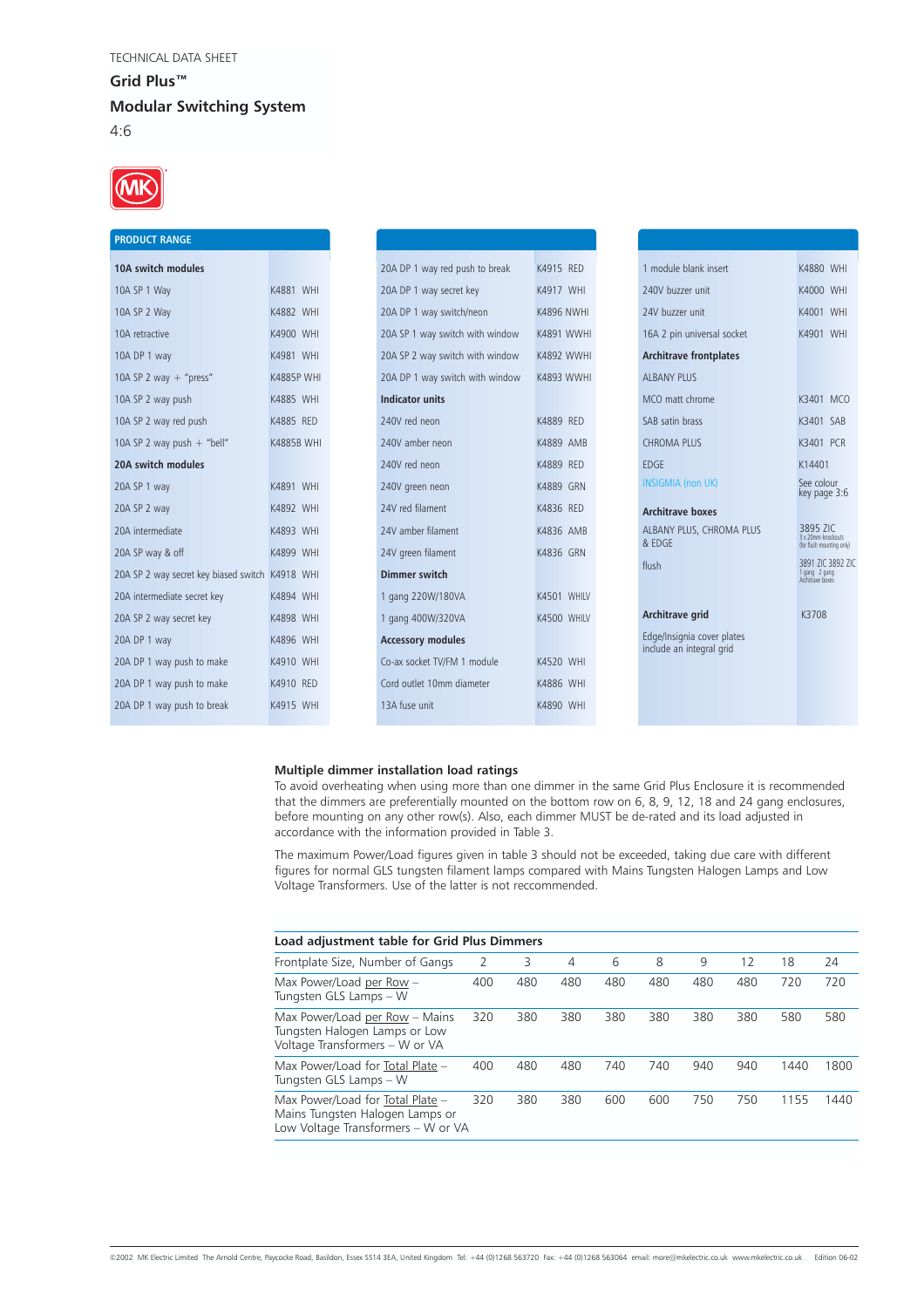# **Grid Plus™**

# **Modular Switching System**

5:6

# **TECHNICAL SPECIFICATION**

# **Electrical**

**Switches**

Voltage rating: 250V a.c., 50 Hz

Current rating: 10 or 20 amps – no derating when used on fluorescent or inductive loads.

#### Load type: No resistriction

Terminal capacity: 4 x 1mm<sup>2</sup>, 4 x 1.5mm<sup>2</sup>, 4 x 1mm<sup>2</sup>, 3 x 2.5mm<sup>2</sup>,  $2 \times 4$ mm<sup>2</sup>, 1 x 6mm<sup>2</sup>

### **Indicator Units**

Voltage rating: 24V indicators - min. 21V, max. 36V 240V indicators - min. 200V, max 250V

Terminal capacity: as switches

# **Buzzer Unit**

Voltage rating: 240V  $24V$ Terminal capacity:

as switches **Fuse Unit**

# Voltage rating:

250V

Current rating: 13 amps

Terminal capacity:  $2 \times 4$ mm<sup>2</sup>

# **Cord Outlet**

Voltage rating: 250V

Current rating: 16 amps

Terminal capacity Supply:  $2 \times 4$ mm<sup>2</sup> Load: 1 x 1.5mm<sup>2</sup> multi-strand

# **Dimmers**

Voltage rating: 230V a.c., 50Hz

#### Load rating: For ingle dimmer installations: K4500 min. 40W/VA, max. 400W/320 VA K4501 min. 40W/VA, max. 220W/180 VA K4510 min. 40VA, max. 400W K4511 min. 40VA, max. 220W For multiple dimmer installation see Load Adjustment table.

Load types: K4500, K4501 tungsten filament (GLS) lamps Low voltage lighting electronic or wire-wound transformers

#### Soft start:

Raises from low to control knob setting in 1-3 secs, (increases lamp life significantly)

Terminal capacity

# $1 \times 2.5$ mm<sup>2,</sup> 2 x 1.5mm<sup>2</sup>

**Universal Socket**

Voltage rating 125/250V

Current rating: 16 amps

Terminal capacity

 $2 \times 6$ mm<sup>2</sup> (stranded)  $3 \times 4$ mm<sup>2</sup>  $3 \times 2.5$ mm<sup>2</sup>



©2002 MK Electric Limited The Arnold Centre, Paycocke Road, Basildon, Essex SS14 3EA, United Kingdom Tel: +44 (0)1268 563720 Fax: +44 (0)1268 563064 email: more@mkelectric.co.uk www.mkelectric.co.uk Edition 06-02